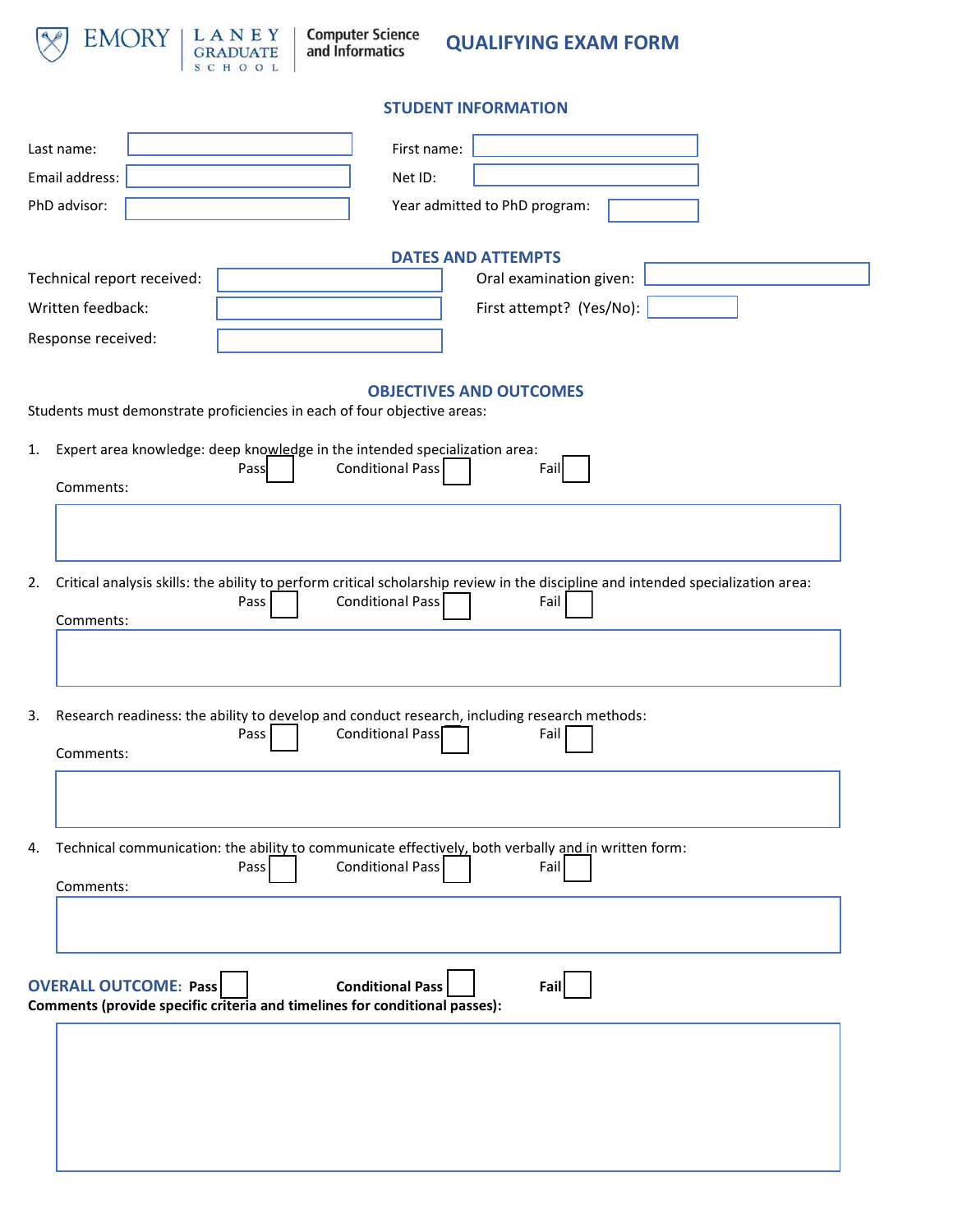

**QUALIFYING EXAM FORM**

# **COMMITTEE MEMBERS - SIGNATURE PAGE**

| <b>COMMITTEE MEMBER 1:</b>                            |             |
|-------------------------------------------------------|-------------|
|                                                       |             |
| <b>PRINTED NAME</b>                                   |             |
|                                                       |             |
| <b>SIGNATURE</b>                                      | <b>DATE</b> |
| Emory faculty?<br>CSI faculty? $\sqrt{\frac{2}{1}}$   |             |
| <b>COMMITTEE MEMBER 2:</b>                            |             |
|                                                       |             |
| <b>PRINTED NAME</b>                                   |             |
|                                                       |             |
| <b>SIGNATURE</b>                                      | <b>DATE</b> |
| Emory faculty? $\sqrt{\phantom{a}}$<br>$CSI$ faculty? |             |
| <b>COMMITTEE MEMBER 3:</b>                            |             |
|                                                       |             |
| <b>PRINTED NAME</b>                                   |             |
|                                                       |             |
| <b>SIGNATURE</b>                                      | <b>DATE</b> |
| CSI faculty?<br>Emory faculty?                        |             |
|                                                       |             |
|                                                       |             |
| <b>CSI DIRECTOR OF GRADUATE STUDIES:</b>              |             |
|                                                       |             |
| <b>PRINTED NAME</b>                                   |             |
|                                                       |             |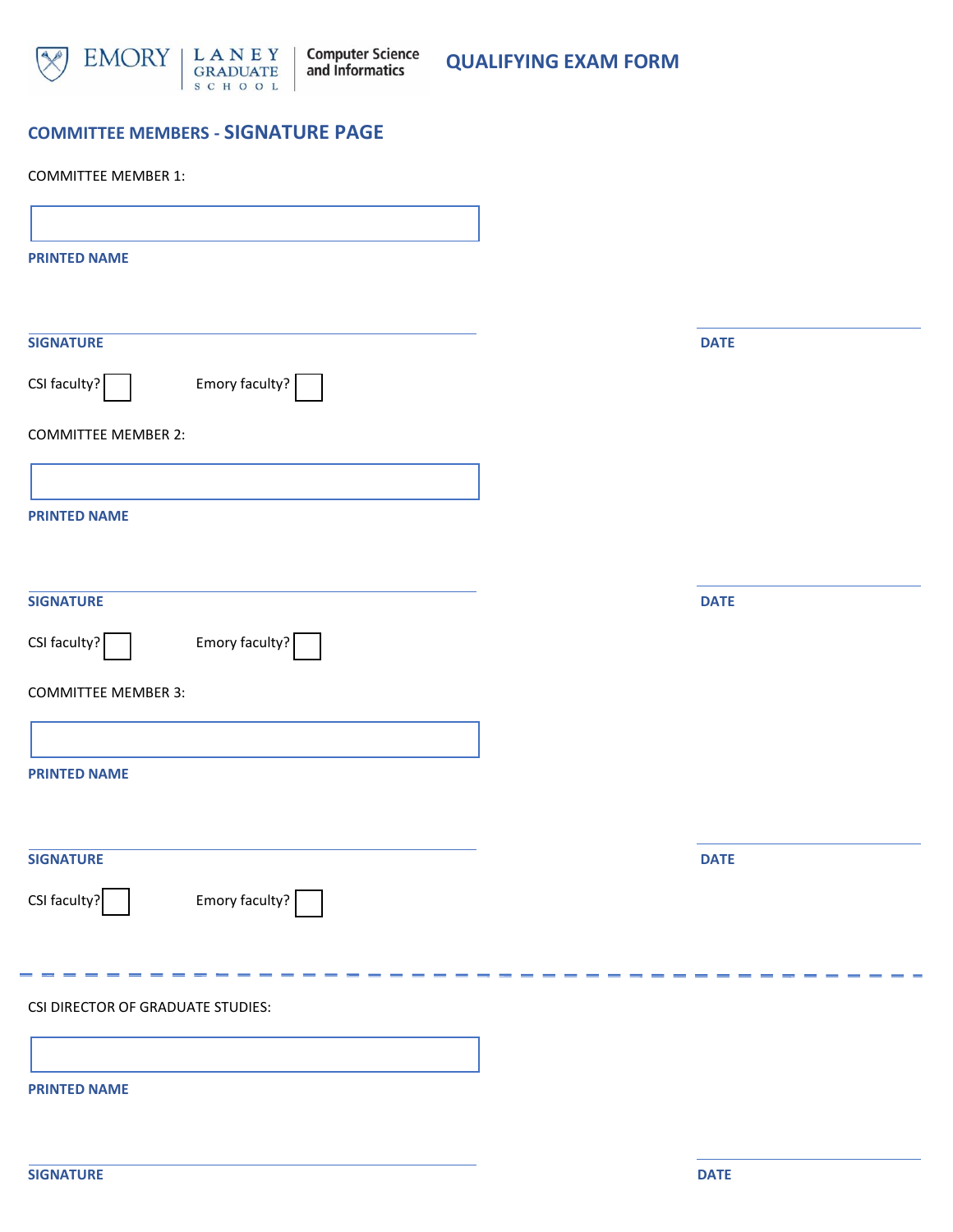

# **INDIVIDUAL COMMITTEE MEMBER QUALIFYING EXAM COMMENTS FORM**

#### **OBJECTIVES**

Students must demonstrate proficiencies in each of four objective areas:

| 1. | Expert area knowledge: deep knowledge in the intended specialization area:<br><b>Conditional Pass</b><br>Pass<br>Fail<br>Comments:                                                |
|----|-----------------------------------------------------------------------------------------------------------------------------------------------------------------------------------|
|    |                                                                                                                                                                                   |
| 2. | Critical analysis skills: the ability to perform critical scholarship review in the discipline and intended specialization area:<br>Conditional Pass<br>Fail<br>Pass<br>Comments: |
|    |                                                                                                                                                                                   |
| 3. | Research readiness: the ability to develop and conduct research, including research methods:<br><b>Conditional Pass</b><br>Pass<br>Fail<br>Comments:                              |
|    |                                                                                                                                                                                   |
| 4. | Technical communication: the ability to communicate effectively, both verbally and in written form:<br><b>Conditional Pass</b><br>Pass<br>Fail<br>Comments:                       |
|    |                                                                                                                                                                                   |
|    | <b>SUMMARY COMMENTS:</b>                                                                                                                                                          |
|    |                                                                                                                                                                                   |

COMMITTEE MEMBER 1: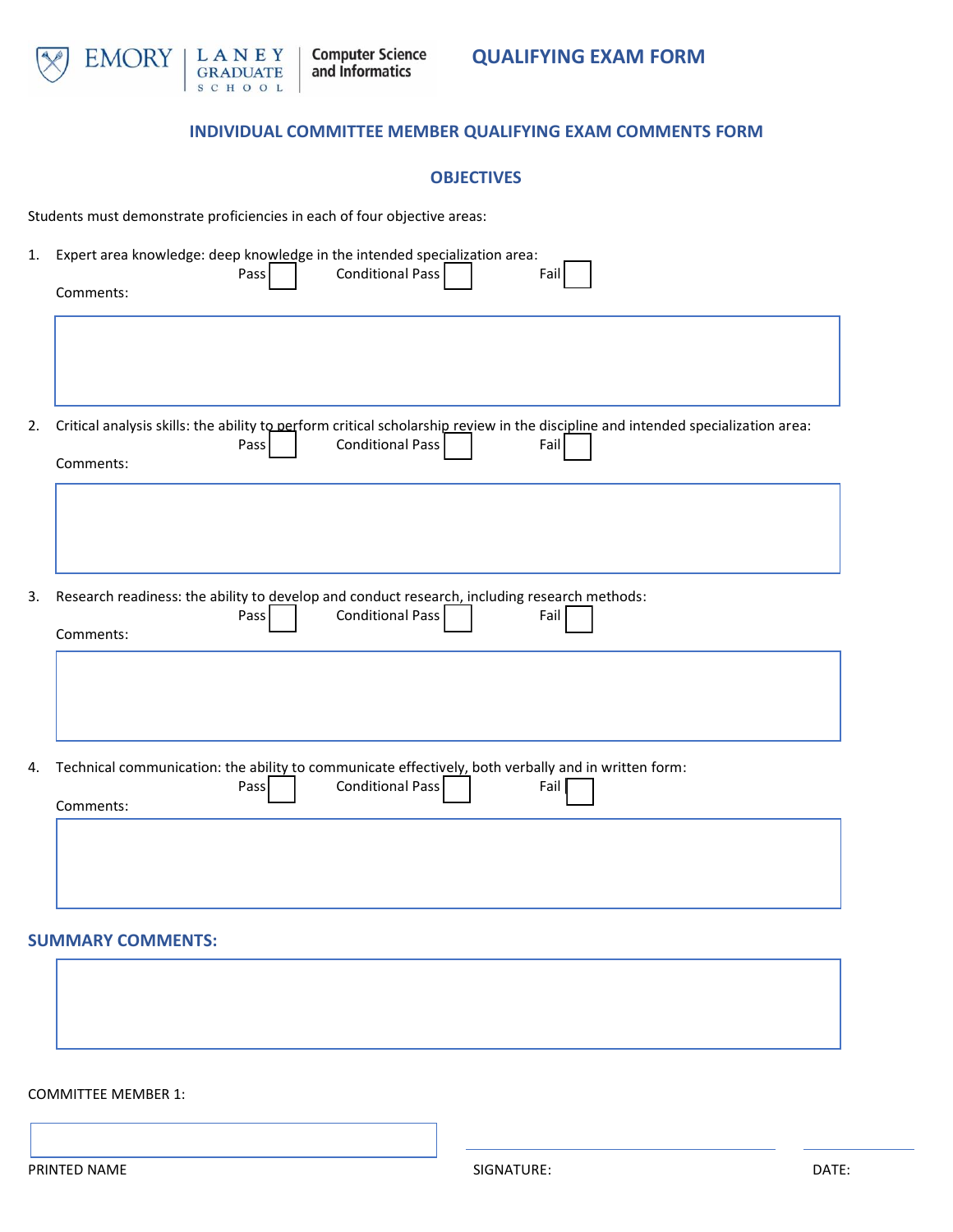

### **INDIVIDUAL COMMITTEE MEMBER QUALIFYING EXAM COMMENTS FORM**

#### **OBJECTIVES**

Students must demonstrate proficiencies in each of four objective areas:

| 5. | Expert area knowledge: deep knowledge in the intended specialization area:<br>Conditional Pass<br>Pass<br>Fail<br>Comments:                                                              |
|----|------------------------------------------------------------------------------------------------------------------------------------------------------------------------------------------|
|    |                                                                                                                                                                                          |
| 6. | Critical analysis skills: the ability to perform critical scholarship review in the discipline and intended specialization area:<br><b>Conditional Pass</b><br>Fail<br>Pass<br>Comments: |
|    |                                                                                                                                                                                          |
| 7. | Research readiness: the ability to develop and conduct research, including research methods:<br>Conditional Pass<br>Pass<br>Fail<br>Comments:                                            |
|    |                                                                                                                                                                                          |
| 8. | Technical communication: the ability to communicate effectively, both verbally and in written form:<br><b>Conditional Pass</b><br>Fail<br>Pass<br>Comments:                              |
|    |                                                                                                                                                                                          |
|    | <b>SUMMARY COMMENTS:</b>                                                                                                                                                                 |

#### COMMITTEE MEMBER 2: